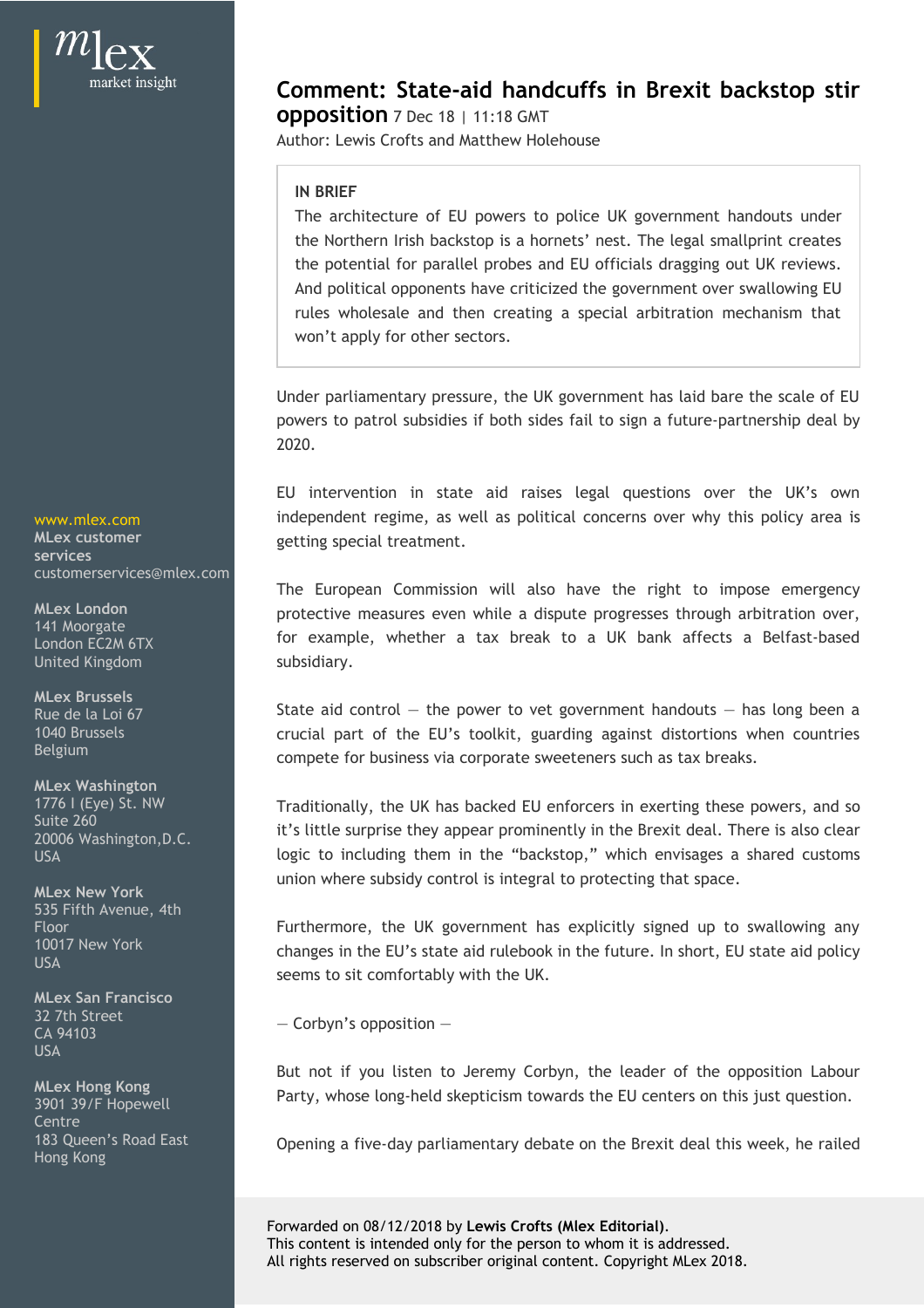against new state aid rules being "brought in whether they are in Britain's<br>interests or not," and said the government's attachment to this legislation had<br>harmed employment.<br>The backstop has attracted the ire of UK politi interests or not," and said the government's attachment to this legislation had harmed employment.

The backstop has attracted the ire of UK politicians of all stripes as it envisages different treatment for Northern Ireland compared to Great Britain. And state aid control is a case in point for this divergence.

The legal framework gives the commission significant influence over domestic UK regulators, and contains an arbitration mechanism that will cuff the UK to European norms.

Secondly, the division of responsibilities  $-$  which sees the EU looking at aid in against new state aid rules being "brought in whether they are in Britain's<br>interests or not," and said the government's attachment to this legislation had<br>harmed employment.<br>The backstop has attracted the ire of UK politi artificial and a source of potential conflict.

— Divided islands —

A UK government note clarifying the backstop sets out how the dual regime will work. www.mlex.com

customerservices@mlex.com | If aid affects trade between Northern Ireland and the EU, it will fall to Brussels enforcers to police. But if aid affects trade between Great Britain and the EU, MLex London<br>
then it's the London agency — the Competition and Markets Authority — that is responsible. The legal framework gives the commission significant influence over domestic<br>UK regulators, and contains an arbitration mechanism that will cuff the UK to<br>European norms.<br>Secondly, the division of responsibilities – which 141 Moorgate **141 Studies and Contract Contract Contract Contract Contract Contract Contract Contract Contract** 

This raises two key questions: Can state support measures really be sliced and **MLex Brussels** Rue de la Loi 67 diced like that? And what is the mechanism that will keep officials in London 1040 Brussels<br>Relatives

probes and debate over who's in the driving seat. 1776 I (Eye) St. NW **MLex Washington**<br>1776 I (Eye) St. NW **The answer to the first question is "no,"** and this could well lead to parallel Suite  $260$  and  $\mu$  brobes and depart over who said the diving seat.

For the second question, there's no clear answer. A more detailed mechanism USA will have to be drawn up, but its main element will see the UK body reporting to **MLex New York** 535 Fifth Avenue, 4th **EU sibling, which for some means Brussels** will be able to chivvy and chastise the CMA. A UK government note clarifying the backstop sets out how the dual regime will<br>work.<br>If aid affects trade between Northern Ireland and the EU, it will fall to Brussels<br>enforcers to police. But if aid affects trade between A une dual regime to the UK is a broader of the UK is a broader of the UK is a broader of the UK is a broader of the UK is a broader of the UK is a broader of the EU, then it's the London agency – the Competition and Marke In an arrects trade networe Mortnem Inetiano and the EU, It will tail to brussels<br>enforcers to police. But if ald affects trade between Great Britain and the EU,<br>then it's the London agency – the Competition and Markets Au Floor

— Slice and dice —

effect. The impact of subsidies can cross borders, companies and sectors. **MLex Hong Kong** CA 94103 Covernment support can be specific to regions. Think of handouts to a local USA USA DELL'ESSE FACTORY OF a power station. But more often than not aid can have a broader

Recapitalizing the HQ in London will still affect a branch in Abergavenny. Hong Kong Centre **Centre Centre Example 1** Imagine a bailout to a bank that is active across the whole of the UK.

> Forwarded on 08/12/2018 by **Lewis Crofts (Mlex Editorial)**. This content is intended only for the person to whom it is addressed. All rights reserved on subscriber original content. Copyright MLex 2018.

**MLex customer services**

London EC2M 6TX United Kingdom

Belgium

20006 Washington,D.C.

10017 New York USA and the contract of the contract of the contract of the contract of the contract of the contract of the contract of the contract of the contract of the contract of the contract of the contract of the contract of the co

**MLex San Francisco** 32 7th Street

3901 39/F Hopewell 183 Queen's Road East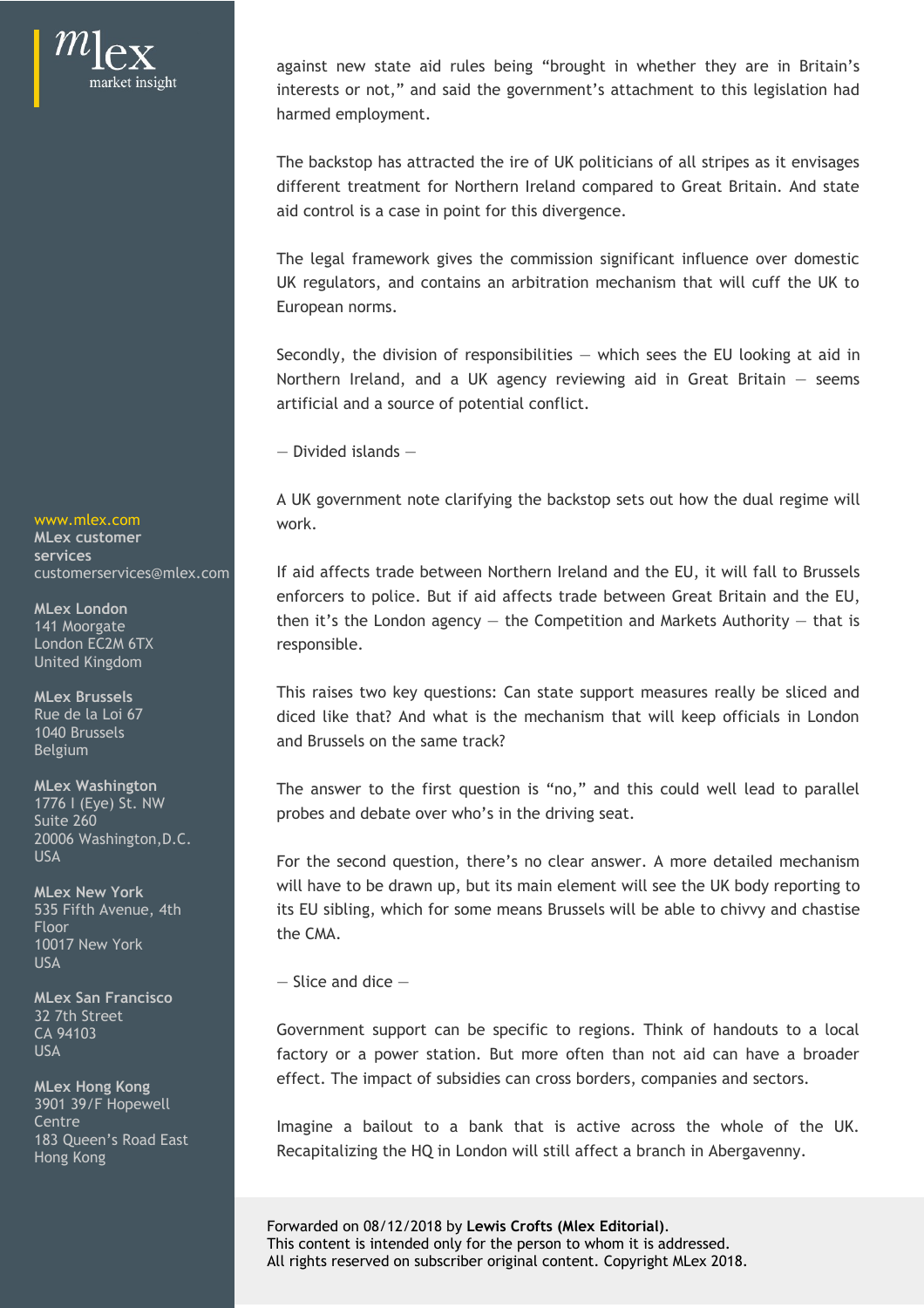Or, support to a metal pipe factory in Liverpool could help it sell more produce to DIY traders in Ballymena.

Staying afloat or expanding through government funding means someone else is not gaining market-share. And that could be someone in Northern Ireland.

Or, support to a metal pipe factory in Liverpool could help it sell more produce<br>to DIY traders in Ballymena.<br>Staying afloat or expanding through government funding means someone else is<br>not gaining market-share. And that Or, support to a metal pipe factory in Liverpool could help it sell more produce<br>to DIY traders in Ballymena.<br>Staying afloat or expanding through government funding means someone else is<br>not gaining market-share. And that measure to clear that bar and affect Northern Ireland. And, from that moment on, EU officials can be engaged. Or, support to a metal pipe factory in Liverpool could help it sell more produce<br>to DIY traders in Ballymena.<br>Staying afloat or expanding through government funding means someone else is<br>ont gaining market-share. And that Or, support to a metal pipe factory in Liverpool could help it sell more produce<br>to DIY traders in Ballymena.<br>Staying afloat or expanding through government funding means someone else is<br>not gaining market-share. And that Or, support to a metal pipe factory in Liverpool could help it sell more produce<br>to DIY traders in Ballymena.<br>Staying afloat or expanding through government funding means someone else is<br>not gaining market-share. And that Or, support to a metal pipe factory in Liverpool could help it sell more produce<br>to DIY traders in Ballymena.<br>Staying afloat or expanding through government funding means someone else is<br>ont gaining market-share. And that Staying afloat or expanding through government funding means someone else is<br>not gaining market-share. And that could be someone in Northern Ireland.<br>The EU threshold for "affecting trade between states" — the wording in t or a proton or expanning through government funtang menss someone eise is<br>not gaining market-share. And that could be someone in Northern Ireland.<br>The EU threshold for "affecting trade between states" — the wording in the<br>

for Northern Ireland.

If parallel probes spring up, the CMA would likely follow the EU approach, unless override the usual analysis. www.mlex.com **come controlled by the controller of the usual analysis.** 

Brexiters will also bridle at the degree to which Brussels enforcers will police **MLex London** 141 Moorgate<br>London EC2M 4TY

extended if the commission wants more information, and the CMA is obliged to 1040 Brussels Belgium and the control of the function of the EU's stance. **MLex Brussels** Rue de la Loi 67 de la communission, giving it times months to submit an opimon. That period can be

In summary, UK approvals could be slowed up by EU scrutiny. 1776 I (Eye) St. NW

If the two sides fall out because the commission thinks a UK measure "threatens USA to seriously undermine the equal conditions of competition between the parts of the single customs territory," according to a government note, then the dispute **MLex New York** can be kicked off to a joint committee that oversees the withdrawal agreement. Floor ententers will as once at the degree to which brusses entrocers will police<br>entagment with EU rules.<br>If the CMA is preparing a decision, it must first consult the European<br>Commission, giving it three months to submit an op 535 Fifth Avenue, 4th **Exercise Contract Contract Contract Contract Contract Control** to a government note, then the dispute

But if this process is slow, doesn't resolve the dispute, or if the EU thinks the UK USA is playing fast and loose, the "EU may take appropriate remedial measures." **MLex San Francisco**

The EU can pull this emergency brake and the measures will stay in place until CA 94103 it is "satisfied there is no longer a risk to equal conditions of competition," or there is a decision from an arbitration panel. **MLex Hong Kong** USA USE Interest of the CD can put this emergency brake and the measures will stay in place until

183 Queen's Road East **1988 In the Lift**'s this arbitration that has rankled Corbyn. Appearing in the UK Parliament this Hong Kong<br>week, he questioned why "restrictions on state aid are hard-wired with an

> Forwarded on 08/12/2018 by **Lewis Crofts (Mlex Editorial)**. This content is intended only for the person to whom it is addressed. All rights reserved on subscriber original content. Copyright MLex 2018.

— EU oversight — **services MLex customer** customerservices@mlex.com

London EC2M 6TX United Kingdom

**MLex Washington** Suite 260 20006 Washington,D.C.

10017 New York

32 7th Street

3901 39/F Hopewell de la contre la contradición de la contradición de la contradición de la contradición de la contradición de la contradición de la contradición de la contradición de la contradición de la contradición de la contradición de